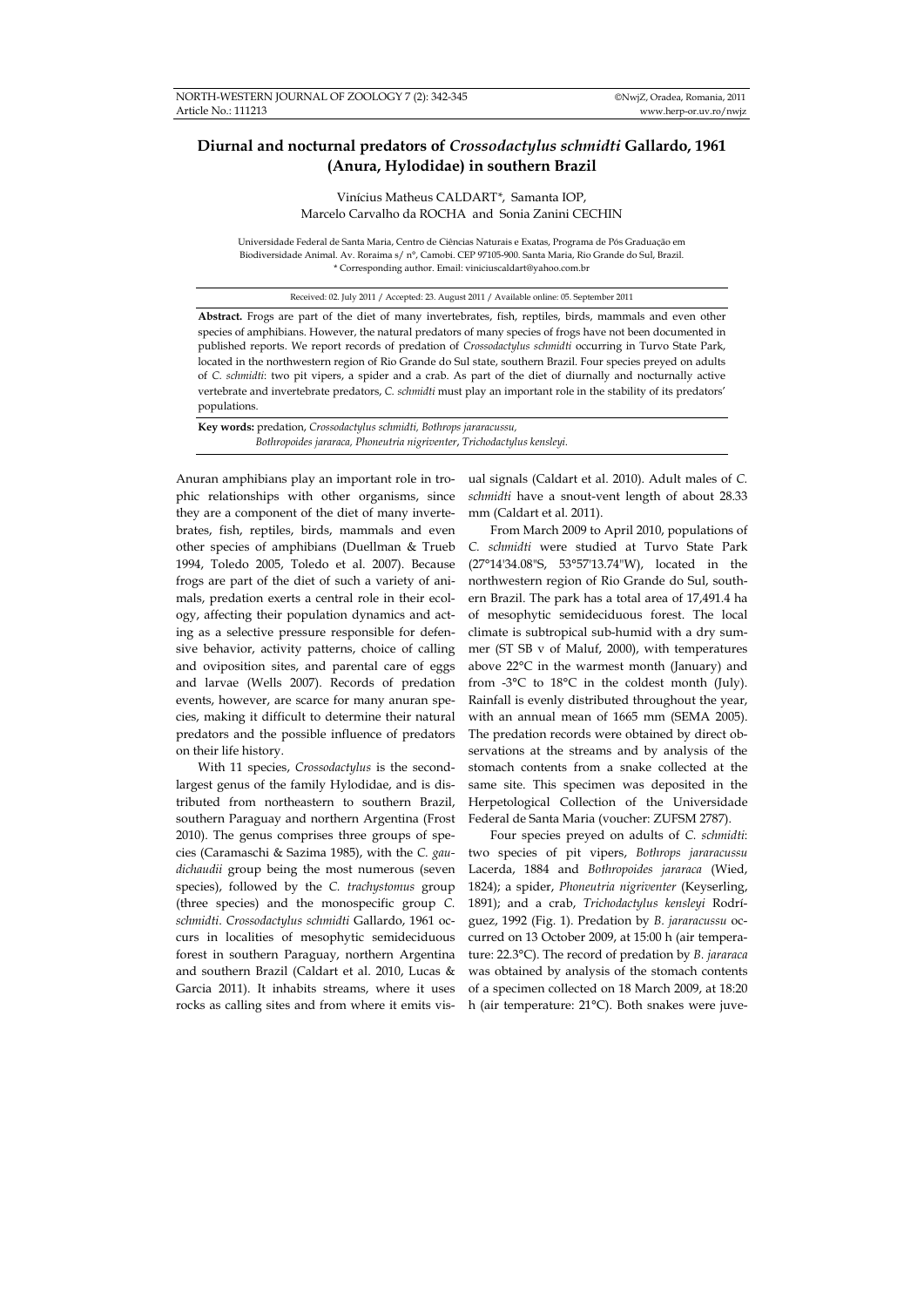## *Predators of Crossodactylus schmidti* 343

niles (*B. jararacussu*: snout-vent length = 296 mm, caudal length = 42 mm, total length = 338 mm, mass = 11.5 g; *B. jararaca*: snout-vent length = 313 mm, caudal length = 45 mm, total length = 358 mm, mass = 18 g). The remaining predation records were made at night. Predation by a spider, *P. nigriventer*, occurred on 17 January 2010, at 02:30 h (air temperature: 24.2°C); and predation by a crab, *T. kensleyi*, was observed on 18 January 2010, at 22:11 h (air temperature: 23.7°C).

Spiders and crabs are among the most important invertebrate predators of amphibians, along with many aquatic bugs, larvae and adults of aquatic beetles, dragonfly naiads and several families of flies (Wells 2007). In the Neotropics, spiders that prey on adult and juvenile frogs include species of the families Pisauridae, Ctenidae, Lycosidae, Sparassidae and Theraphosidae (Menin et al. 2005). Spiders of the family Ctenidae, genus *Cupiennius*, were observed preying on adults of *Hyalinobatrachium fleischmanni* (Boettger, 1893), *Espadarana prosoblepon* (Boettger, 1892) and species of *Eleutherodactylus* in Costa Rica (Hayes 1983, Szelis-

towski 1985). In Brazil, the few records of ctenid spiders preying on frogs include the predation of *Anomaloglossus stepheni* (Martins, 1989) and *Leptodactylus andreae* Müller, 1923 by spiders of the genus *Ctenus* (Menin et al. 2005), and predation of *Dendropsophus elegans* (Weid-Neuwid, 1824) by the spider *P. nigriventer* (Santana et al. 2009). Spiders of the genus *Phoneutria* are nocturnal and capture their prey by waiting for them to approach (Rego et al. 2005). Due to their habits, these spiders likely feed on more frog species than are currently documented (Santana et al. 2009).

There is little information available about the biology and ecology of crabs of the family Trichodactylidae, which, in addition to marine species, comprises a wide variety of freshwater and semiterrestrial species occurring in the Neotropical region (Melo 2003). These crabs are considered omnivorous and nocturnal (Melo 2003). The freshwater crab *T. kensleyi* occurs along the basins of the Uruguay and lower Paraná rivers, in localities in Paraguay, Argentina and Uruguay, and in the Brazilian states of Santa Catarina and Rio Grande



**Figure 1.** Predators of *Crossodactylus schmidti* in Turvo State Park, Rio Grande do Sul, southern Brazil: a) *Bothrops jararacussu*; b) *Bothropoides jararaca*; c) *Phoneutria nigriventer*; d) *Trichodactylus kensleyi*. Detail with the dashed circle indicating the individual of *C. schmidti* being preyed upon by the crab*.*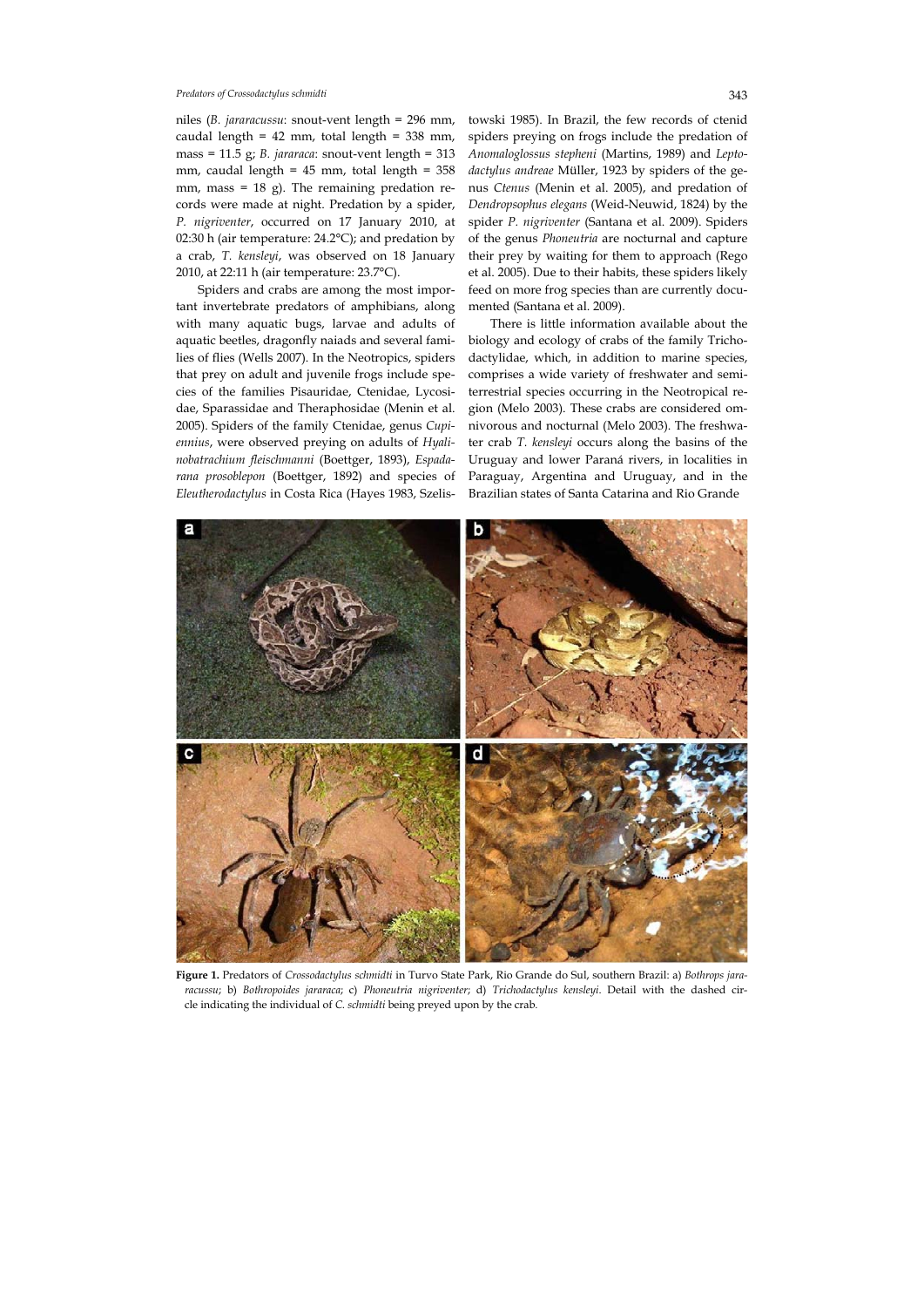do Sul (Melo 2003). Because both *T. kensleyi* and *C. schmidti* have similar distributions and inhabit streams, it is possible that *T. kensleyi* often preys on *C. schmidti* in other localities.

Snakes that feed on frogs may capture their prey in different ways (Hartmann et al. 2009). Juveniles of the pit vipers *B. jararaca* and *B. jararacussu*, for example, prey on diurnal frogs on stream banks in southeastern Brazil (Hartmann et al. 2003). The same authors found species of *Hylodes,* in the stomachs of juveniles of *B. jararacussu* and *B. jararaca*. Later, Sazima (2006) studied the predator-prey relationship between *B. jararacussu*, *B. jararaca* and *Hylodes asper* (Müller, 1924), and suggested that the tail-luring behavior used by these juvenile pit vipers to attract frogs is favored by the visual signals that these frogs emit, since *H*. *asper* uses visual communication. The author suggested that this relationship may occur with other species of frogs that use visual communication and diurnal snakes that feed on frogs using tailluring. We did not observe the behavior of tailluring by juvenile pit vipers that preyed on *C. schmidti* (as explained above, one of the records was obtained by analysis of stomach contents; and in the other instance the snake had already caught the frog when found). However, it is likely that the snakes use tail-luring to attract individuals of *C. schmidti*, since these frogs use visual communication and are active during the day, the period in which they were preyed on by the juvenile pit vipers. In the municipality of Dona Francisca, Rio Grande do Sul, a juvenile of *B. jararaca* was observed performing tail-luring at the edge of a pond (Cechin, pers. comm. 2011). Future studies may clarify to what extent juveniles of pit vipers use tail-luring or ambushing to capture individuals of *C. schmidti*, and whether the type of behavior used is related to the abundance of *C. schmidti* in the streams.

Our records show that *C. schmidti* has natural predators that exhibit both diurnal and nocturnal activity. Although the species of Hylodidae are traditionally considered diurnal, our records of nocturnal predation of *C. schmidti* reinforce the idea that these frogs are active at night as well as during the day (Caldart et al. 2010, Caldart et al. 2011). This information is important for understanding the life history of *C. schmidti*, since individuals that are active both during the day and at night are exposed to a wider range of potential predators. Moreover, as part of the diet of both diurnally and nocturnally active vertebrate and invertebrate predators, *C. schmidti* must play an important role in the stability of their predators' populations.

**Acknowledgements.** We are grateful to SEMA-RS for allowing access to Turvo State Park (License Nos. 301 and 302), to IBAMA-ICMBio for the collection licenses (License Nos. 18320-1 and 18545-2), and to Paulo C.M.D. de Mesquita for suggestions made on the manuscript. VMC and SI are grateful to CAPES for the master's degree fellowships granted, and SZC is grateful to CNPq for a research fellowship (Process No. 303359/2009–9). We are also grateful to Luciane Ayres Peres for the identification of the crab, and to Leocadia Indrusiak for the identification of the spider.

## **References**

- Caldart, V.M., Iop, S., Santos, T.G. dos, Cechin, S.T.Z. (2010): Extension of the geographical distribution of two anuran species for Rio Grande do Sul state, Brazil, with comments on natural history. Biota Neotropica 10(3): 143–147.
- Caldart, V.M., Iop, S., Cechin, S.T.Z. (2011): Vocalizations of *Crossodactylus schmidti* Gallardo, 1961 (Anura, Hylodidae): advertisement call and aggressive call. North-Western Journal of Zoology 7(1): 118–124.
- Caramaschi, U., Sazima, I. (1985): Uma nova espécie de *Crossodactylus* da Serra do Cipó, Minas Gerais, Brasil (Amphibia, Leptodactylidae). Revista Brasileira de Zoologia 3(1): 43–49.
- Duellman, W.E., Trueb, L. (1994): Biology of Amphibians. McGraw-Hill, Baltimore and London.
- Frost, D.R. (2010): Amphibian Species of the World: an Online Reference. Version 5.4 (8 April, 2010). American Museum of Natural History, New York, USA. <http://research.amnh.org/ vz/herpetology/amphibia>, accessed at: 2011.06.01.
- Hartmann, P.A., Hartmann, M.T., Giasson, L.O.M. (2003): Uso do hábitat e alimentação de juvenis de *Bothrops jararaca* (Serpentes, Viperidae) na Mata Atlântica do sudeste do Brasil. Phyllomedusa 2(1): 35–41.
- Hartmann, P.A., Hartmann, M.T., Martins, M. (2009): Ecology of a snake assemblage in the Atlantic Forest of southeastern Brazil. Papéis Avulsos de Zoologia 49(27): 343–360.
- Hayes, M.P. (1983): Predation on the adults and prehatching stages of glass frogs (Centrolenidae). Biotropica 15(1):74–76.
- Lucas, E.M., Garcia, P.C.A. (2011): Amphibia, Anura, Hylidae Rafinesque, 1815 and Hylodidae Günther, 1858: Distribution extension and new records for Santa Catarina, southern Brazil. Check List 7(1): 13–16.
- Melo, G.A.S. (2003): Manual de identificação dos Crustacea Decapoda de água doce do Brasil. Ed. Loyola, São Paulo.
- Maluf*,* J.R.T. (2000): Nova classificação climática do Estado do Rio Grande do Sul*.* Revista Brasileira de Agrometeorologia 8(1): 141–150.
- Menin, M., Rodrigues, D.J., Azevedo, C.S. (2005). Predation on amphibians by spiders (Arachnida, Araneae) in the Neotropical region. Phyllomedusa 4(1): 39–47.
- Rego, F.N.A.A., Venticinque, E.M., Brescovit, A.D. (2005): Densidade de aranhas errantes (Ctenidae e Sparassidae, Aranae) em uma floresta fragmentada. Biota Neotropica 5(1a): 1–8.
- Santana, D.J., Silva, E.T.da, Oliveira, E.F.de. (2009): Predação de *Dendropsophus elegans* (Anura, Hylidae) por *Phoneutria nigriventer* (Aranae, Ctenidae) em Viçosa, Minas Gerais, Brasil. Boletim do Museu Biologia Mello Leitão 26: 59–65.